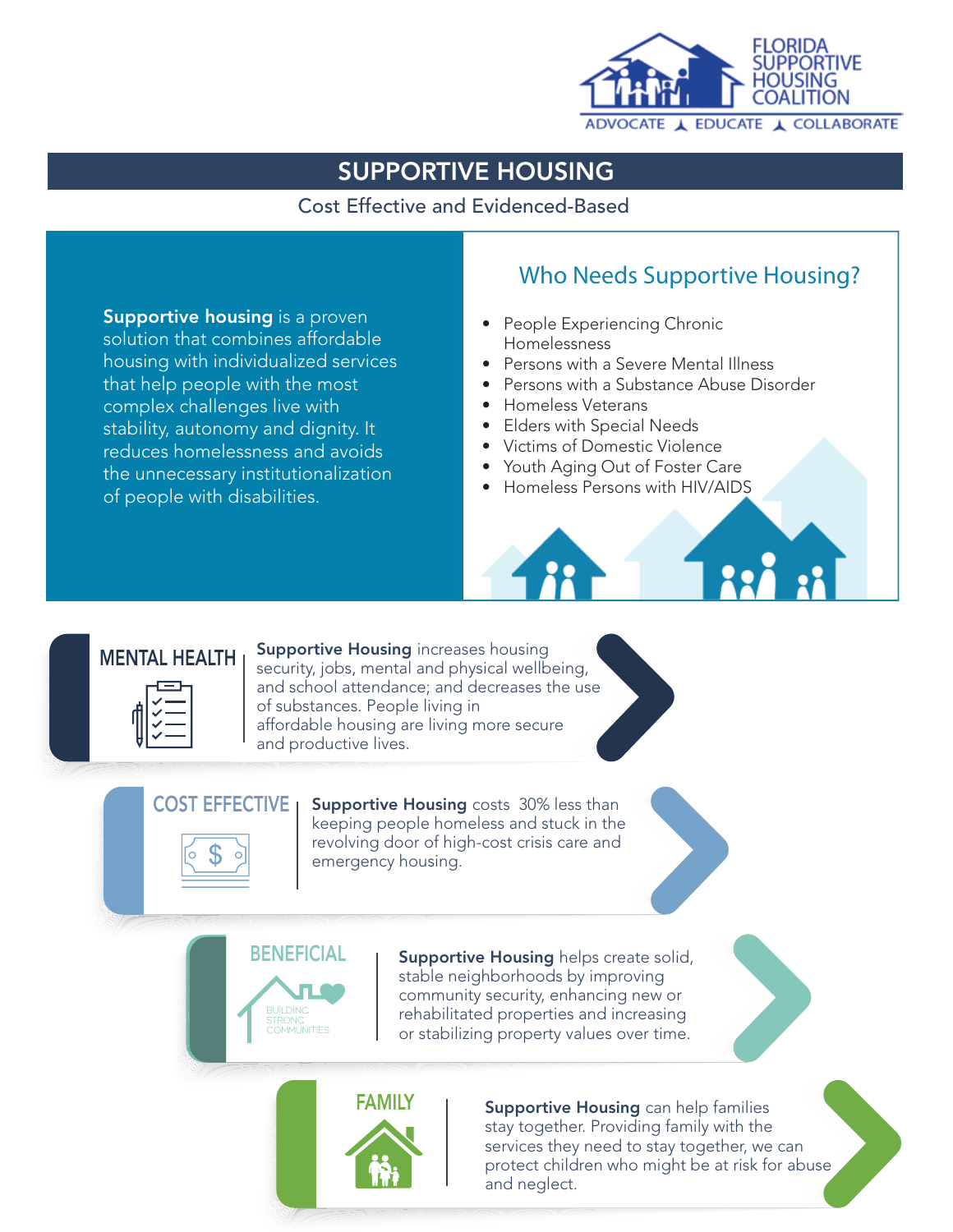### **MYTH:** Solving homelessness is too expensive

## REALITY: Solving is LESS expensive

It cost less to create housing for people who are homeless than it does to leave them on the streets





Supportive housing is proven to end homelessness



Supportive housing means nice apartment developments that are neighborhood assets



Supportive housing increases household incomes, improves health and enhances educational outcomes

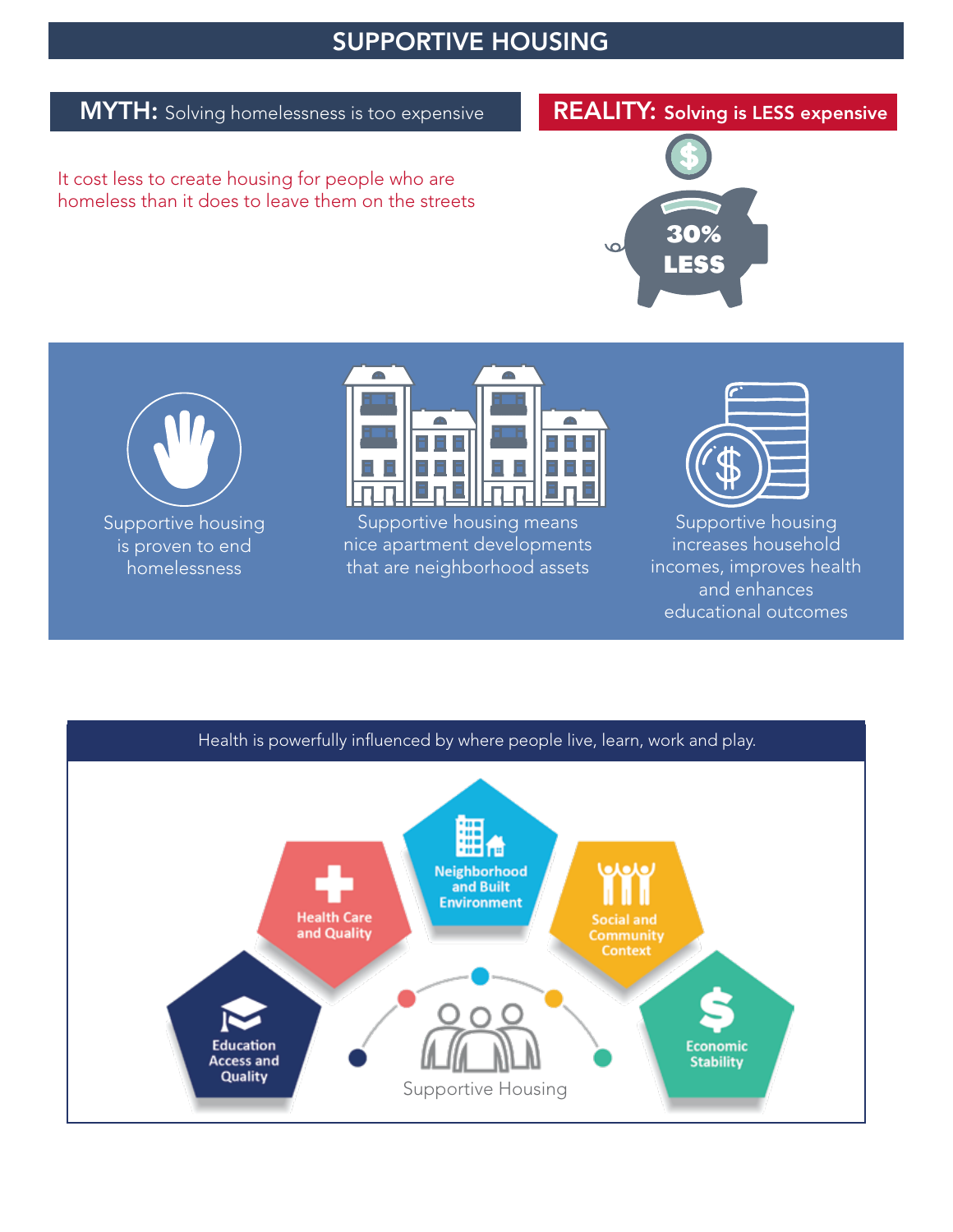

Supportive Housing is high quality housing that is operated for the benefit of its residents and the community

In addition to being highly cost effective, supportive housing has positive impacts on residents



Supportive housing residents experienced an increase in social connections with family and friends, improvement in mental health status, and use increased primary care services.